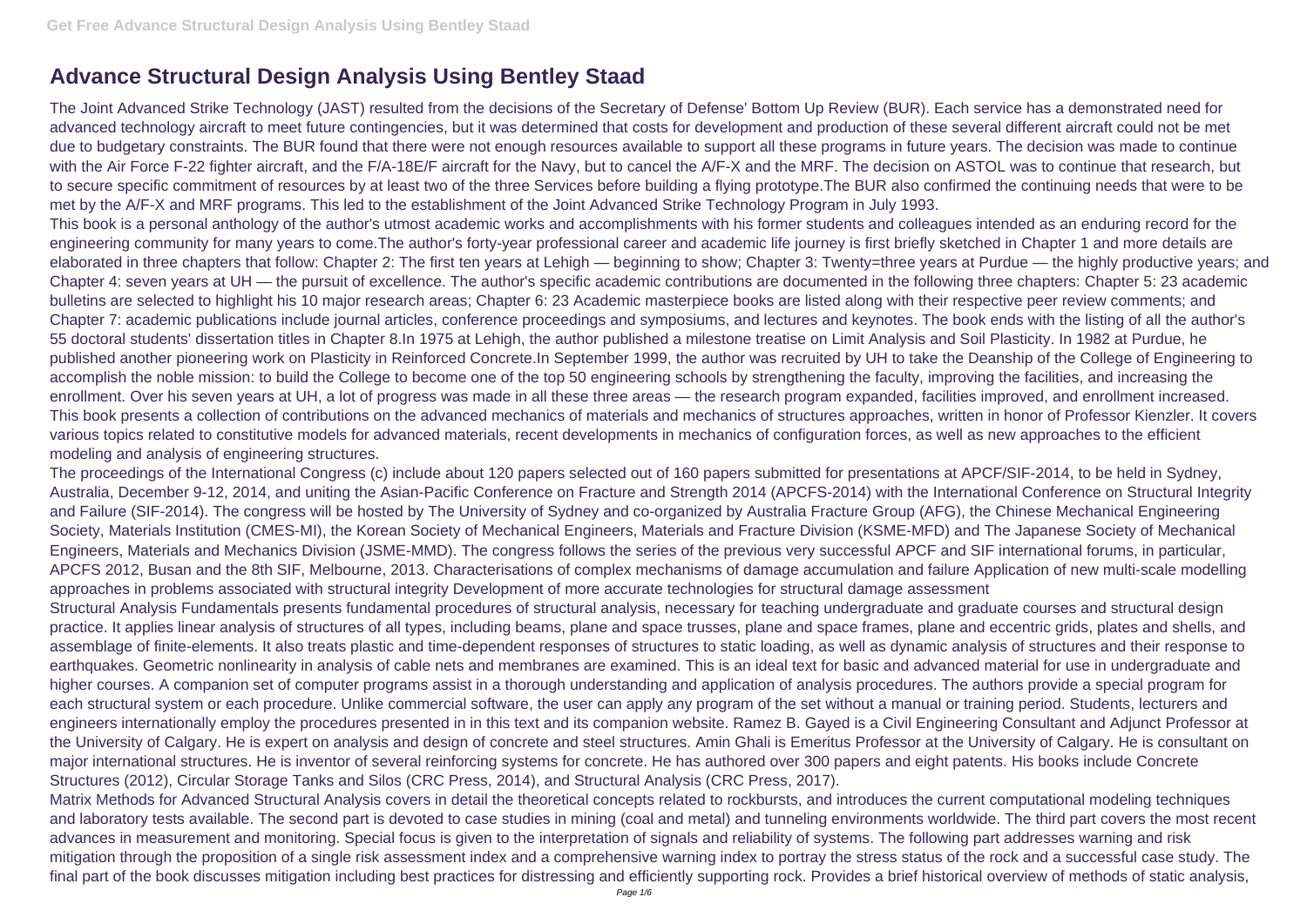programming principles and suggestions for the rational use of computer programs Provides MATLAB® oriented software for the analysis of beam-like structures Covers the principal steps of the Direct Stiffness Method presented for plane trusses, plane framed structures, space trusses and space framed structures Successful interaction with products, tools, and technologies depends on usable designs, accommodating the needs of potential users and does not require costly training. In this context, Advances in Usability Evaluation Part I discusses emerging concepts, theories, and applications of human factors knowledge focusing on the discovery and understanding of human interaction with products and systems for their improvement. The book covers devices and their interfaces, focusing on optimization of user devices and emphasizing visual and haptic feedback. It then discusses user studies, exploring the limits and capabilities of special populations, particularly the elderly, which can influence the design. It also examines the effect of changes in force and kinematics, physiology, cognitive performance, in the design of consumer products, tools and workplaces. Examining a variety of user-centered evaluation approaches, the concluding chapters details methods for developing products that can improve safety and human performance and at same time, the efficiency of the system. It reports on usability evaluations for different kinds of products and technologies, particularly for cellular phones, earphones, earphone controls, mattresses and pillows, package and professional tools, and service systems. The book provides new methods that enhance performance, expand capabilities, and optimize the fit between people and technology.

## Advanced Structural Analysis with MATLAB®CRC Press

Advanced Methods of Structural Analysis aims to help its readers navigate through the vast field of structural analysis. The book aims to help its readers master the numerous methods used in structural analysis by focusing on the principal concepts, as well as the advantages and disadvantages of each method. The end result is a guide to mastering the many intricacies of the plethora of methods of structural analysis. The book differentiates itself from other volumes in the field by focusing on the following: • Extended analysis of beams, trusses, frames, arches and cables • Extensive application of influence lines for analysis of structures • Simple and effective procedures for computation of deflections • Introduction to plastic analysis, stability, and free vibration analysis Authors Igor A. Karnovsky and Olga Lebed have crafted a must-read book for civil and structural engineers, as well as researches and students with an interest in perfecting structural analysis. Advanced Methods of Structural Analysis also offers numerous example problems, accompanied by detailed solutions and discussion of the results. Provides Step-by-Step Instruction Structural Analysis: Principles, Methods and Modelling outlines the fundamentals involved in analyzing engineering structures, and effectively presents the derivations used for analytical and numerical formulations. This text explains practical and relevant concepts, and lays down the foundation for a solid mathematical background that incorporates MATLAB® (no prior knowledge of MATLAB is necessary), and includes numerous worked examples. Effectively Analyze Engineering Structures Divided into four parts, the text focuses on the analysis of statically determinate structures. It evaluates basic concepts and procedures, examines the classical methods for the analysis of statically indeterminate structures, and explores the stiffness method of analysis that reinforces most computer applications and commercially available structural analysis software. In addition, it covers advanced topics that include the finite element method, structural stability, and problems involving material nonlinearity. MATLAB® files for selected worked examples are available from the book's website. Resources available from CRC Press for lecturers adopting the book include: A solutions manual for all the problems posed in the book Nearly 2000 PowerPoint presentations suitable for use in lectures for each chapter in the book Revision videos of selected lectures with added narration Figure slides Structural Analysis: Principles, Methods and Modelling exposes civil and structural engineering undergraduates to the essentials of structural analysis, and serves as a resource for students and practicing professionals in solving a range of engineering problems. The successful design and construction of iconic new buildings relies on a range of advanced technologies, in particular on advanced modelling techniques. In response to the increasingly complex buildings demanded by clients and architects, structural engineers have developed a range of sophisticated modelling software to carry out the necessary structural analysis and design work. Advanced Modelling Techniques in Structural Design introduces numerical analysis methods to both students and design practitioners. It illustrates the modelling techniques used to solve structural design problems, covering most of the issues that an engineer might face, including lateral stability design of tall buildings; earthquake; progressive collapse; fire, blast and vibration analysis; non-linear geometric analysis and buckling analysis . Resolution of these design problems are demonstrated using a range of prestigious projects around the world, including the Buji Khalifa; Willis Towers; Taipei 101; the Gherkin; Millennium Bridge; Millau viaduct and the Forth Bridge, illustrating the practical steps required to begin a modelling exercise and showing how to select appropriate software tools to address specific design problems.

"Advanced Structural Analysis is a textbook that essentially covers matrix analysis of structures, presented in a fresh and insightful way. This book is an extension of the author's basic book on Structural Analysis. The initial three chapters review the basic concepts in structural analysis and matrix algebra, and show how the latter provides an excellent mathematical framework for the former. The next three chapters discuss in detail and demonstrate through many examples how matrix methods can be applied to linear static analysis of skeletal structures (plane and space trusses; beams and grids; plane and space frames) by the stiffness method. Also, it is shown how simple structures can be conveniently solved using a reduced stiffness formulation, involving far less computational effort. The flexibility method is also discussed. Finally, in the seventh chapter, analysis of elastic instability and second-order response is discussed in detail. The main objective is to enable the student to have a good grasp of all the fundamental issues in these advanced topics in Structural Analysis, besides enjoying the learning process, and developing analytical and intuitive skills. With these strong fundamentals, the student will be well prepared to explore and understand further topics like Finite Elements Analysis."--Publisher's description. These two volumes of proceedings contain nine invited keynote papers and 130 contributed papers presented at the Third International Conference on Advances in Steel Structures (ICASS '02) held on 9-11 December 2002 in Hong Kong, China. The conference is a sequel to the First and the Second International Conferences on Advances in Steel Structures held in Hong Kong in December 1996 and 1999. The conference provides a forum for discussion and dissemination by researchers and designers of recent advances in the analysis, behaviour, design and construction of steel structures. Papers were contributed from over 18 countries around the world. They report current state-of-the art and point to future directions of structural steel research,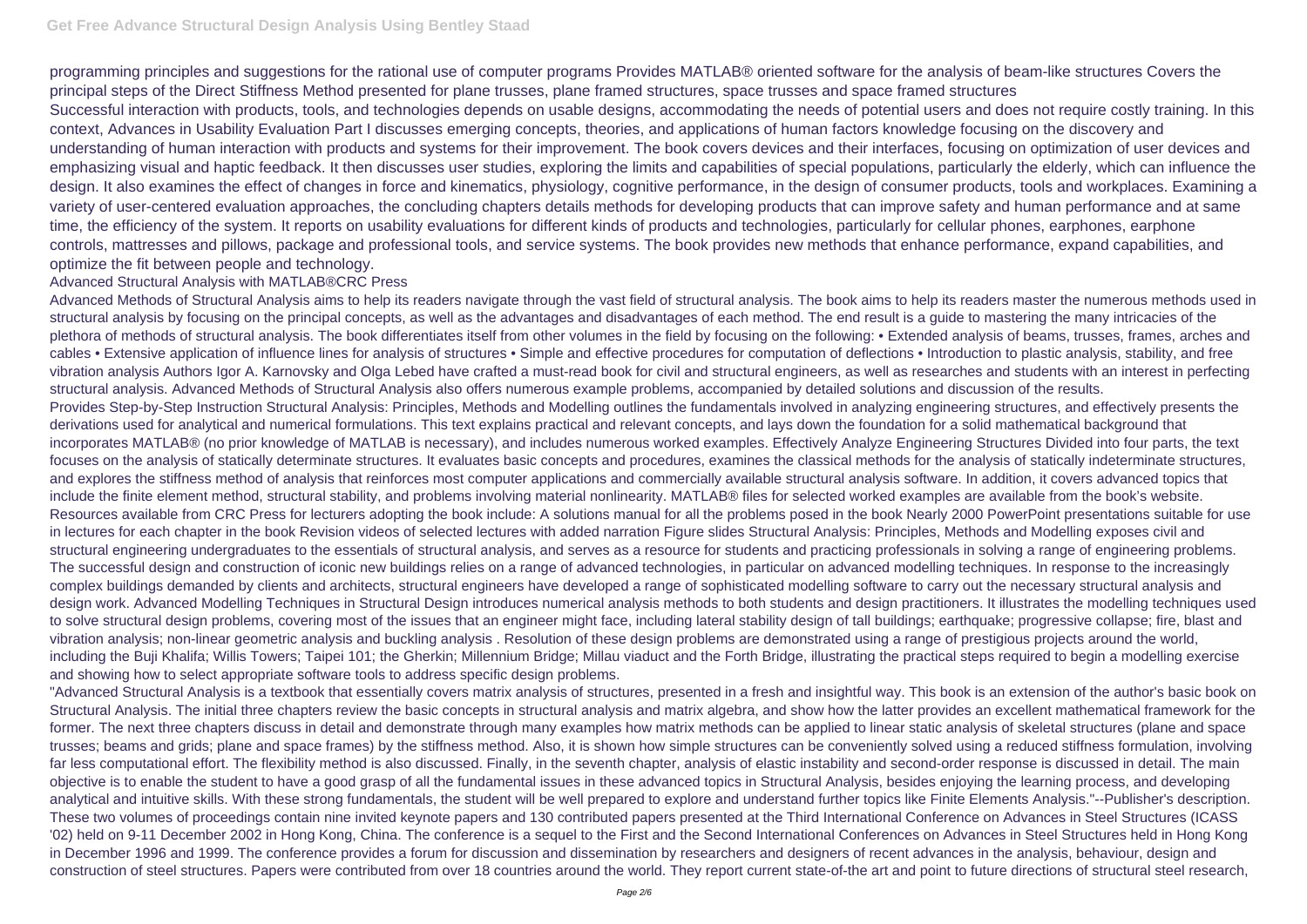covering a wide spectrum of topics including: beams and columns; connections; scaffolds and slender structures; cold-formed steel; composite construction; plates; shells; bridges; dynamics; impact mechanics; effects of welding; fatigue and fracture; fire performance; and analysis and design.

A Practical Course in Advanced Structural Design is written from the perspective of a practicing engineer, one with over 35 years of experience, now working in the academic world, who wishes to pass on lessons learned over the course of a structural engineering career. The book covers essential topics that will enable beginning structural engineers to gain an advanced understanding prior to entering the workforce, as well as topics which may receive little or no attention in a typical undergraduate curriculum. For example, many new structural engineers are faced with issues regarding estimating collapse loadings during earthquakes and establishing fatigue requirements for cyclic loading – but are typically not taught the underlying methodologies for a full understanding. Features: Advanced practice-oriented guidance on structural building and bridge design in a single volume. Detailed treatment of earthquake ground motion from multiple specifications (ASCE 7-16, ASCE 4-16, ASCE 43-05, AASHTO). Details of calculations for the advanced student as well as the practicing structural engineer. Practical example problems and numerous photographs from the author's projects throughout. A Practical Course in Advanced Structural Design will serve as a useful text for graduate and upper-level undergraduate civil engineering students as well as practicing structural engineers.

Sponsored by the Technical Committee on Structural Design of the Technical Administrative Committee on Analysis and Computation of the Technical Activities Division of the Structural Engineering Institute of ASCE. This report documents the dramatic new developments in the field of structural optimization over the last two decades. Changes in both computational techniques and applications can be seen by developments in computational methods and solution algorithms, the role of optimization during the various stages of structural design, and the stochastic nature of design in relation to structural optimization. Topics include: Ømethods for discrete variable structural optimization; Ødecomposition methods in structural optimization; Østate of the art on the use of genetic algorithms in design of steel structures; Øconceptual design optimization of engineering structures; Øtopology and geometry optimization of trusses and frames; Øevolutionary structural optimization; Ødesign and optimization of semi-rigid framed structures; Øoptimized performance-based design for buildings; Ømulti-objective optimum design of seismic-resistant structures; and Øreliability- and cost-oriented optimal bridge maintenance planning. The book concludes with an extensive bibliography of journal papers on structural optimization published between 1987 and 1999.

Metaheuristics for Structural Design and Analysis discusses general properties and types of metaheuristic techniques, basic principles of topology, shape and size optimization of structures, and applications of metaheuristic algorithms in solving structural design problems. Analysis of structures using metaheuristic algorithms is also discussed. Comparisons are made with classical methods and modern computational methods through metaheuristic algorithms. The book is designed for senior structural engineering students, graduate students, academicians and practitioners. LRFD Steel Design Using Advanced Analysis uses practical advanced analysis to produce almost identical member sizes to those of the Load and Resistance Factor Design (LRFD) method. The main advantage of the advanced analysis method is that tedious and sometimes confusing separate member capacity checks encompassed by the AISC-LRFD specification equations are not necessary. Advanced analysis can sufficiently capture the limit state strength and stability of a structural system and its individual member directly. While the use of elastic analysis is still the norm in engineering practice, a new generation of codes is expected to adopt the advanced analysis methodology in the near future, leading to significant savings in design effort. In recent years, the continued rapid development in computer hardware and software, coupled with an increased understanding of structural behavior, has made it feasible to adopt the advanced analysis techniques for design office use. Drs. Chen and Kim, both experienced and respected engineers, contribute their expertise to this text, which is intended for both the graduate student and the practicing engineer. Previous knowledge of the subject is not necessary, but familiarity with methods of elastic analysis and conventional LRFD design is expected. The advanced analysis in the book is presented in a practical and simple manner, with attention directed to both analysis and design, emphasizing the direct use of the methods in engineering practice. This is a great introduction to an exciting new trend in structural engineering! This book presents select proceedings of the International Conference on Advanced Lightweight Materials and Structures (ICALMS) 2020, and discusses the triad of processing, structure, and various properties of lightweight materials. It provides a well-balanced insight into materials science and mechanics of both synthetic and natural composites. The book includes topics such as nano composites for lightweight structures, impact and failure of structures, biomechanics and biomedical engineering, nanotechnology and micro-engineering, tool design and manufacture for producing lightweight components, joining techniques for lightweight structures for similar and dissimilar materials, design for manufacturing, reliability and safety, robotics, automation and control, fatigue and fracture mechanics, and friction stir welding in lightweight sandwich structures. The book also discusses latest research in composite materials and their applications in the field of aerospace, construction, wind energy, automotive, electronics and so on. Given the range of topics covered, this book can be a useful resource for beginners, researchers and professionals interested in the wide ranging applications of lightweight structures. Boothby presents a comprehensive explanation of the empirical, graphical, and analytical design techniques used during the late nineteenth century in the construction of both buildings and bridges in wood, stone, brick, and iron.

This edited volume features a collection of extended versions of 13 papers originally published in the proceedings of the 12th Asian Pacific Conference on Shell & Spatial Structures held in Penang, Malaysia in October 2018. All chapters in this book have been written by experts from Malaysia, Singapore, Korea, Hong Kong, China and Japan, and compiles recent advances in the analysis, design and construction of shell and spatial structures specifically in the Asia Pacific region. The contents of the book include (i) the application of advancement in analysis technique and computer technology to the realization of complex and iconic spatial structures, (ii) advanced stability analysis of novel structural forms, (iii) lessons learnt from the health condition of existing spatial structures and damaged spatial structures, (iv) promising ideas and new structural concepts, (v) fundamental study on numerical method for analysis, (vi) design of large-scale and space smart structure system and (vii) educational instructions for beginners in structural design. Researchers, practitioners and contractors in structural engineering, architecture and the built environment with a special interest in shell and spatial structures will find this book useful as it contains a wealth of information on their analysis, design and construction. University students will also find this book a valuable reference for their research studies. The book presents the select proceedings of National Conference on Recent Advances in Structural Engineering (NCRASE 2020). Various topics covered in this book include advanced structural materials, computational methods of structures, earthquake resistant analysis and design, analysis and design of structures against wind loads, pre-stressed concrete structures, bridge engineering, experimental methods and techniques of structures, offshore structures, composite structures, smart materials and structures, port and harbor structures, structural dynamics, high rise structures, sustainable materials in the construction technology, advanced structural analysis, extreme loads on structures, innovative structures, and special structures. The book will be useful for researchers and professional working in the field of structural engineering.

Advanced Analysis and Design for Fire Safety of Steel Structures systematically presents the latest findings on behaviours of steel structural components in a fire, such as the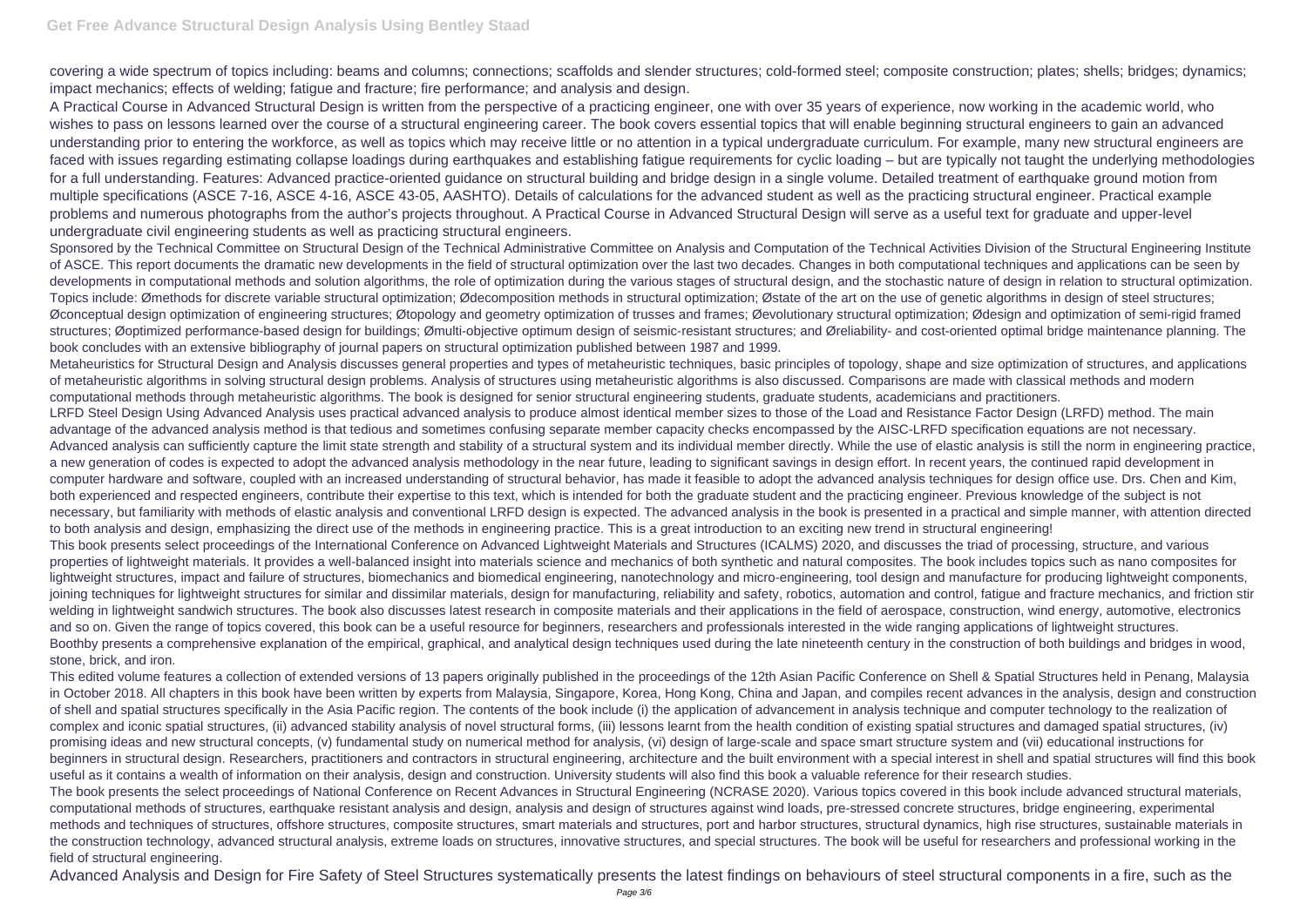catenary actions of restrained steel beams, the design methods for restrained steel columns, and the membrane actions of concrete floor slabs with steel decks. Using a systematic description of structural fire safety engineering principles, the authors illustrate the important difference between behaviours of an isolated structural element and the restrained component in a complete structure under fire conditions. The book will be an essential resource for structural engineers who wish to improve their understanding of steel buildings exposed to fires. It is also an ideal textbook for introductory courses in fire safety for master's degree programs in structural engineering, and is excellent reading material for final-year undergraduate students in civil engineering and fire safety engineering. Furthermore, it successfully bridges the information gap between fire safety engineers, structural engineers and building inspectors, and will be of significant interest to architects, code officials, building designers and fire fighters. Dr. Guoqiang Li is a Professor at the College of Civil Engineering of Tongji University, China; Dr. Peijun Wang is an Associate Professor at the School of Civil Engineering of Shandong University, China.

This set of proceedings is based on the International Conference on Advances in Building Technology in Hong Kong on 4-6 December 2002. The two volumes of proceedings contain 9 invited keynote papers, 72 papers delivered by 11 teams , and 133 contributed papers from over 20 countries around the world. The papers cover a wide spectrum of topics across the three technology sub-themes of structures and construction, environment, and information technology. The variety within these categories spans a width of topics, and these proceedings provide readers with a good general overview of recent advances in building research.

Steel frames are used in many commercial high-rise buildings, as well as industrial structures, such as ore mines and oilrigs. Enabling construction of ever lighter and safer structures, steel frames have become an important topic for engineers. This book, split into two parts covering advanced analysis and advanced design of steel frames, guides the reader from a broad array of frame elements through to advanced design methods such as deterministic, reliability, and system reliability design approaches. This book connects reliability evaluation of structural systems to advanced analysis of steel frames, and ensures that the steel frame design described is founded on system reliability. Important features of the this book include: fundamental equations governing the elastic and elasto-plastic equilibrium of beam, sheer-beam, column, joint-panel, and brace elements for steel frames; analysis of elastic buckling, elasto-plastic capacity and earthquake-excited behaviour of steel frames; background knowledge of more precise analysis and safer design of steel frames against gravity and wind, as well as key discussions on seismic analysis. theoretical treatments, followed by numerous examples and applications; a review of the evolution of structural design approaches, and reliability-based advanced analysis, followed by the methods and procedures for how to establish practical design formula. Advanced Design and Analysis of Steel Frames provides students, researchers, and engineers with an integrated examination of this core civil and structural engineering topic. The logical treatment of both advanced analysis followed by advanced design makes this an invaluable reference tool, comprising of reviews, methods, procedures, examples, and applications of steel frames in one complete volume.

This classic text begins with an overview of matrix methods and their application to the structural design of modern aircraft and aerospace vehicles. Subsequent chapters cover basic equations of elasticity, energy theorems, structural idealization, a comparison of force and displacement methods, analysis of substructures, structural synthesis, nonlinear structural analysis, and other topics. 1968 edition.

The Fourth Conference on Fibrous Composites in Structural Design was a successor to the First-to-Third Conferences on Fibrous Composites in Flight Vehicle Design sponsored by the Air Force (First and Second Conferences, September 1973 and May 1974) and by NASA (Third Conference, November 1975) which were aimed at focusing national attention on flight vehicle applications of a new class of fiber reinforced materials, the advanced com posites, which afforded weight savings and other advantages which had not been previously available. The Fourth Conference, held at San Diego, California, 14-17 November 1978, was the fi rst of these conferences to be jointly sponsored by the Army, Navy and Ai r Force together with NASA, as well as being the first to give attention to non-aerospace applications of fiber reinforced composites. While the design technology for aerospace applications has reached a state of relative maturity, other areas of application such as mi litary bridging, flywheel energy storage systems, ship and surface vessel components and ground vehicle components are in an early stage of development, and it was an important objective to pinpoint where careful attention to structural design was needed in such applications to achfeve maximum structural performance payoff together with a high level of reliability and attractive economics. Soil-structure interaction is an area of major importance in geotechnical engineering and geomechanics Advanced Geotechnical Engineering: Soil-Structure Interaction using Computer and Material Models covers computer and analytical methods for a number of geotechnical problems. It introduces the main factors important to the application of computer methods and constitutive models with emphasis on the behavior of soils, rocks, interfaces, and joints, vital for reliable and accurate solutions. This book presents finite element (FE), finite difference (FD), and analytical methods and their applications by using computers, in conjunction with the use of appropriate constitutive models; they can provide realistic solutions for soil–structure problems. A part of this book is devoted to solving practical problems using hand calculations in addition to the use of computer methods. The book also introduces commercial computer codes as well as computer codes developed by the authors. Uses simplified constitutive models such as linear and nonlinear elastic for resistance-displacement response in 1-D problems Uses advanced constitutive models such as elasticplastic, continued yield plasticity and DSC for microstructural changes leading to microcracking, failure and liquefaction Delves into the FE and FD methods for problems that are idealized as two-dimensional (2-D) and threedimensional (3-D) Covers the application for 3-D FE methods and an approximate procedure called multicomponent methods Includes the application to a number of problems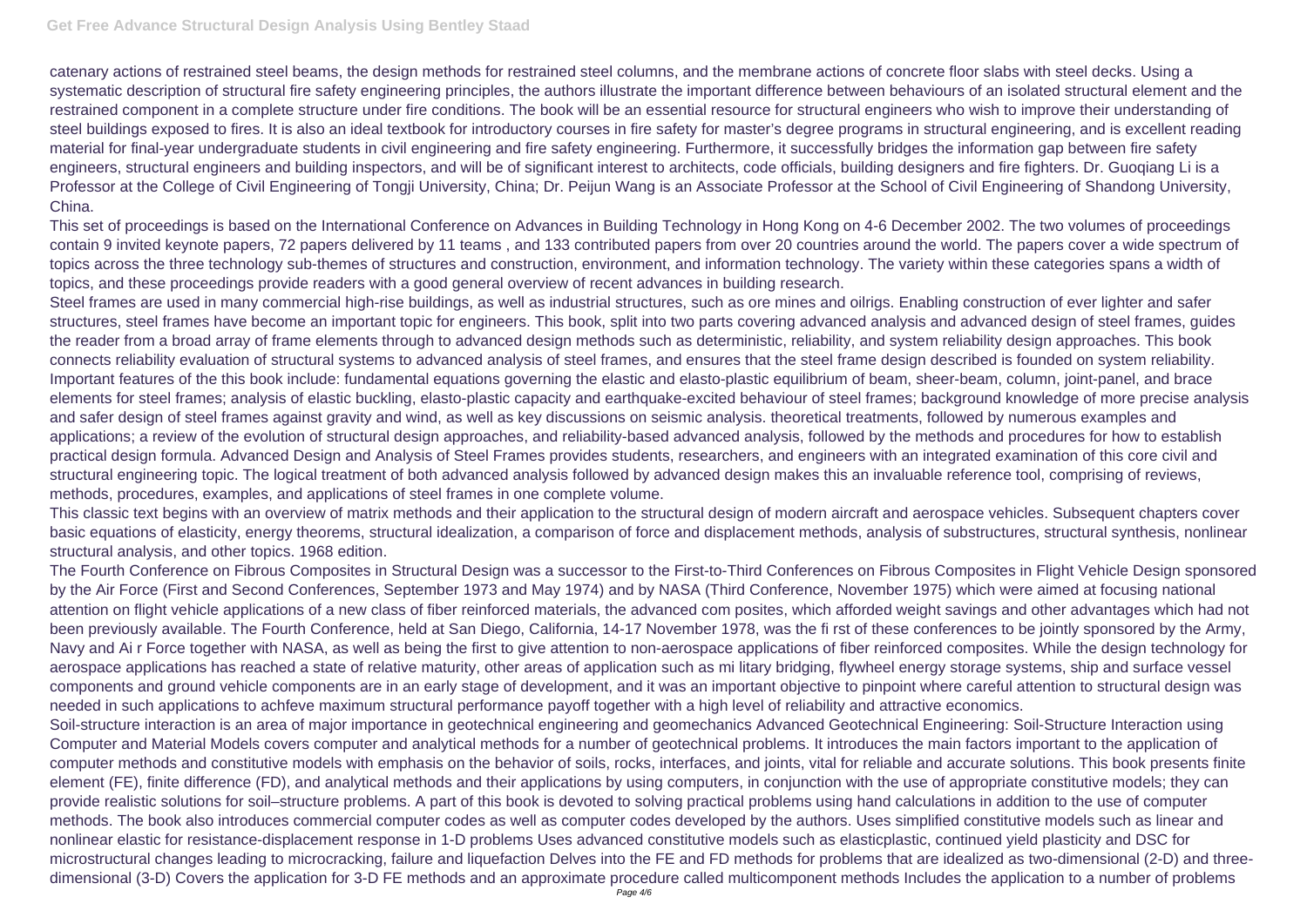such as dams , slopes, piles, retaining (reinforced earth) structures, tunnels, pavements, seepage, consolidation, involving field measurements, shake table, and centrifuge tests Discusses the effect of interface response on the behavior of geotechnical systems and liquefaction (considered as a microstructural instability) This text is useful to practitioners, students, teachers, and researchers who have backgrounds in geotechnical, structural engineering, and basic mechanics courses.

Advances and Trends in Structural Engineering, Mechanics and Computation features over 300 papers classified into 21 sections, which were presented at the Fourth International Conference on Structural Engineering, Mechanics and Computation (SEMC 2010, Cape Town, South Africa, 6-8 September 2010). The SEMC conferences have been held every 3 years in

The last of such a workshop in the 20th Century, this workshop aims not only to summarize the state-of-the-art developments in VSS theory and applications, but also identify new promising directions perceived as being important for VSS in the 21st century. The 20th Century has witnessed the formation and consolidation of VSS theory and its applications. It has also witnessed an emerging trend of cross-fertilization and integration of VSS with other control and non-control areas such as feedback linearization, flatness, passivity based control, adaptive control, system identification, pulse width modulation, Hinf, geometric and algebraic methods, artificial intelligence, modelling and optimisation, neural networks, fuzzy logic, etc. This trend will continue and flourish in the new millennium. Special features of the book include a survey paper entitled "VSS Premise of XX Century: Evidences of a Witness" by the father of VSS theory Professor Vadim Utkin and other articles by many authoritative experts in VSS. Contents:Discrete Variable Structure ControlRobot Control with Variable StructureOutput Variable Structure ControlSecond Order Sliding Mode ControlVariable Structure Systems and Control IntegrationVariable Structure Control TheoryVariable Structure Control Applications Readership: Academics, researchers, scientists and postgraduate students interested in variable structure systems. Keywords:

BIM for Structural Engineering and Architecture Building Information Modeling: Framework for Structural Design outlines one of the most promising new developments in architecture, engineering, and construction (AEC). Building information modeling (BIM) is an information management and analysis technology that is changing the role of computation in the architectural and engineering industries. The innovative process constructs a database assembling all of the objects needed to build a specific structure. Instead of using a computer to produce a series of drawings that together describe the building, BIM creates a single illustration representing the building as a whole. This book highlights the BIM technology and explains how it is redefining the structural analysis and design of building structures. BIM as a Framework Enabler This book introduces a new framework—the structure and architecture synergy framework (SAS framework)—that helps develop and enhance the understanding of the fundamental principles of architectural analysis using BIM tools. Based upon three main components: the structural melody, structural poetry, and structural analysis, along with the BIM tools as the frame enabler, this new framework allows users to explore structural design as an art while also factoring in the principles of engineering. The framework stresses the influence structure can play in form generation and in defining spatial order and composition. By highlighting the interplay between architecture and structure, the book emphasizes the conceptual behaviors of structural systems and their aesthetic implications and enables readers to thoroughly understand the art and science of whole structural system concepts. Presents the use of BIM technology as part of a design process or framework that can lead to a more comprehensive, intelligent, and integrated building design Places special emphasis on the application of BIM technology for exploring the intimate relationship between structural engineering and architectural design Includes a discussion of current and emerging trends in structural engineering practice and the role of the structural engineer in building design using new BIM technologies Building Information Modeling: Framework for Structural Design provides a thorough understanding of architectural structures and introduces a new framework that revolutionizes the way building structures are designed and constructed.

Building structures are unique in the field of engineering, as they pose challenges in the development and conceptualization of their design. As more innovative structural forms are envisioned, detailed analyses using computer tools are inevitable. This book enables readers to gain an overall understanding of computer-aided analysis of various types of structural forms using advanced tools such as MATLAB®. Detailed descriptions of the fundamentals are explained in a "classroom" style, which will make the content more userfriendly and easier to understand. Basic concepts are emphasized through simple illustrative examples and exercises, and analysis methodologies and guidelines are explained through numerous example problems.

This revised and significantly expanded edition contains a rigorous examination of key concepts, new chapters and discussions within existing chapters, and added reference materials in the appendix, while retaining its classroom-tested approach to helping readers navigate through the deep ideas, vast collection of the fundamental methods of structural analysis. The authors show how to undertake the numerous analytical methods used in structural analysis by focusing on the principal concepts, detailed procedures and results, as well as taking into account the advantages and disadvantages of each method and sphere of their effective application. The end result is a guide to mastering the many intricacies of the range of methods of structural analysis. The book differentiates itself by focusing on extended analysis of beams, plane and spatial trusses, frames, arches, cables and combined structures; extensive application of influence lines for analysis of structures; simple and effective procedures for computation of deflections; introduction to plastic analysis, stability, and free and forced vibration analysis, as well as some special topics. Ten years ago, Professor Igor A. Karnovsky and Olga Lebed crafted a must-read book. Now fully updated, expanded, and titled Advanced Methods of Structural Analysis (Strength, Stability, Vibration), the book is ideal for instructors, civil